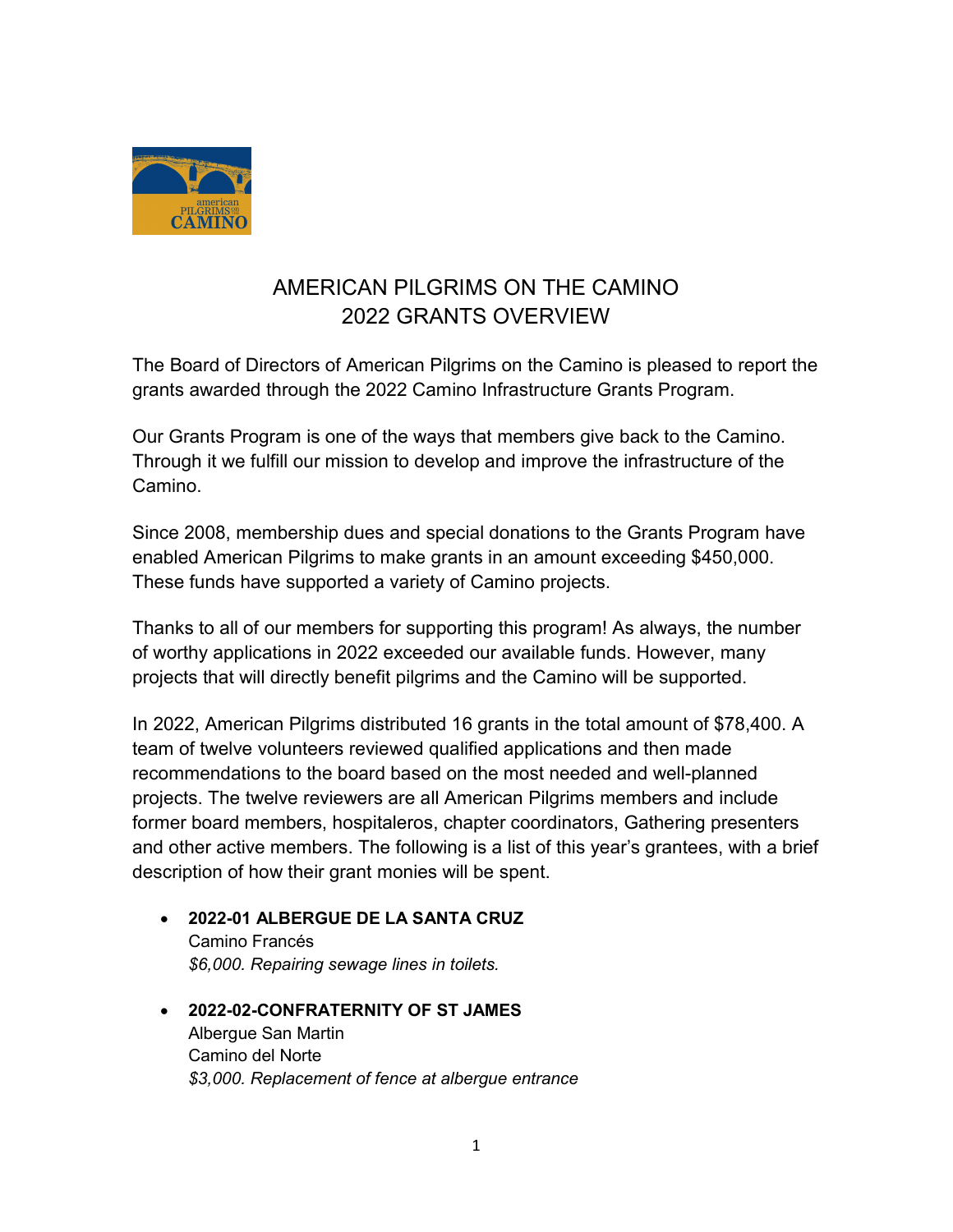## 2022-03 TERRA NOVA

The Pilgrim House of Santiago Multiple Caminos \$1,600. Aquisition of essential equipment for welcome center.

## 2022-04 LA FEDERACIÓN ESPAÑOLA DE ASOCIACIONES DEL CAMINO DE **SANTIGO**

Multiple Caminos \$3,200. Repairing toilets and purchase of beds and mattresses.

#### 2022-05 CASA DE PEREGRINOS DE EMAÚS Burgos Camino Francés \$5,200. Replacement of boiler and acquisition of hand sanitizer stations.

## 2022-06 ASOCIACIÓN AMIGOS LEOPOLDO PANERO

Albergue Castrillo de las Piedras, Valderrey, León Via de la Plata \$6,000. Renovation and new construction work.

## 2022-07 ASOCIACIÓN DE AMIGOS DEL CAMINO DE SANTIAGO DE MIRANDA DE EBRO

Albergue de Peregrinos Andrés Terrazas Vía de Bayona \$4,500. Replacement of damaged signage panels Vía Bayona.

## 2022-09 ASOCIACIÓN JACOBEA DE ALMERIA-GRANADA CAMINO MOZARABE

Albergues del Camino Mozarabe Camino Mozarabe \$5500 . Upgrading equipment in dormitories and kitchen.

## 2022-11 ASOCIACIÓN LEONESA DE AMIGOS DEL VIEJO CAMINO DE LA MONTAÑA A SANTIAGO

Albergues Riello and La Magdalena Camino Olvidado \$6,000. Repairing bathrooms in two albergues.

#### 2022-12 ASOCIACIÓN LEONESA DEL CAMINO OLVIDADO A SANTIAGO La Magdalena Camino Olvidado

\$6,000. Augmenting signage Camino Olvidado.

## 2022-13 ASOCIACIÓN DE AMIGOS DEL CAMINO DE SANTIAGO DE ZARAGOZA Cadiz

Vía Serrana, Vía del Estrecho, Vía Augusta \$4,600. Outfitting and equipping new Albergue.